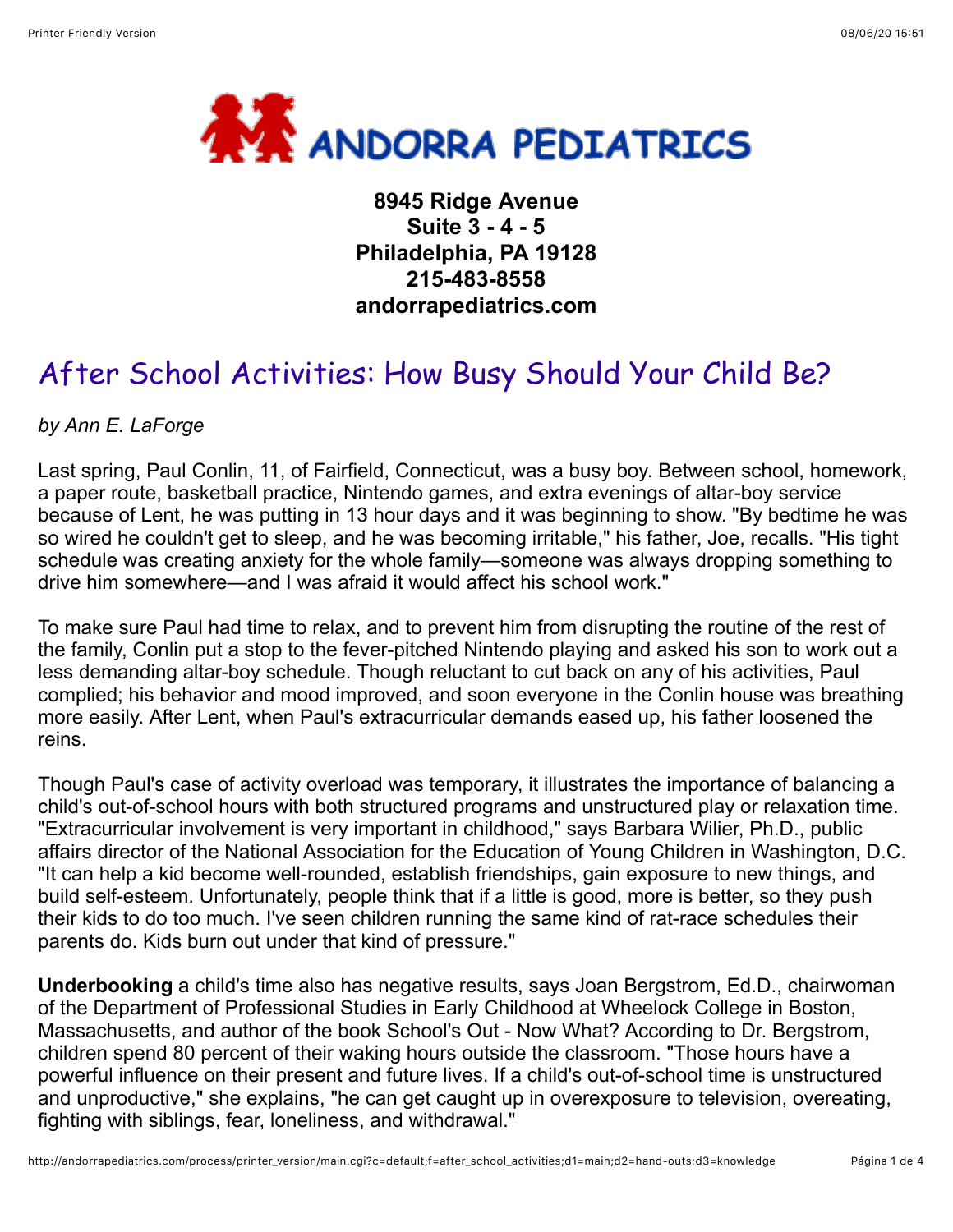Even if your child is not a star student, she should enroll in at least one activity. "When parents tell me their children are struggling in school or have low self-esteem, I advise them to sign up the kids for after-school activities," says Nancy Berla, operator of a national parents' help line (800 NETWORK) for the National Committee for Citizens in Education, in Columbia, Maryland. "And I warn parents not to prohibit extracurricular participation as a punishment. It can improve children's confidence levels and help them cope with the stress of school."

Thus, the question isn't whether children should participate in extracurricular activities, but when and how, notes Dr. Bergstrom. These guidelines will help parents strike that delicate balance between too much and too little.

## **Growing Interests**

One of the first questions parents ask in regard to extracurricular involvement is, "What's appropriate for my child at various ages?" Unfortunately, experts are often reluctant to offer specific guidelines on age-appropriate activities because of developmental differences.

For a kindergartener, experts such as Peg Dawson, Ed.D., a school psychologist in Exeter, New Hampshire, and president-elect of the National Association of School Psychologists in Washington, D.C., simply advise that a couple of programs that stress fun and play over organized learning is enough. "Pushing a child beyond his or her physical or emotional development, or narrowing the child's focus to one activity at such a young age, is likely to lead to nothing but burnout, and it may cause injury," Dr. Dawson explains.

Structured activities that emphasize group interaction, such as in the Brownies or Cub Scouts, should be introduced around first grade, according to Dr. Wilier. "At this age, children become sensitive to comparing themselves with others, however, so it's important that the activities stress cooperation, not competition." As for the type of activities to choose, Dr. Bergstrom suggests you hone in on your child's interests, then steer him toward related activities. To get started, she recommends asking the following questions:

- 1. What activity would you most like?
- 2. What is your favorite thing to do when you're not in school?
- 3. What do you least like to do when you're not in school?
- 4. What would you like to change about what you now do while out of school?
- 5. What do you want to be better at?
- 6. What do you wish you could do that you don't know how to do?
- 7. What places near where we live would you like to visit more often?
- 8. What is your favorite time of day?
- 9. What time of day do you like least?

In some instances, you may have a clearer sense of what your child wants than he does. When Geoffrey Mitchell of Charlotte, North Carolina, was in first grade, his teacher told his mother, Mary, that he was disrupting the class to gain attention from the other students. When the teacher learned that Geoffrey had no boys his own age to play with in his neighborhood, she advised his mother to get him involved in an extracurricular activity. Since Geoffrey had always enjoyed running and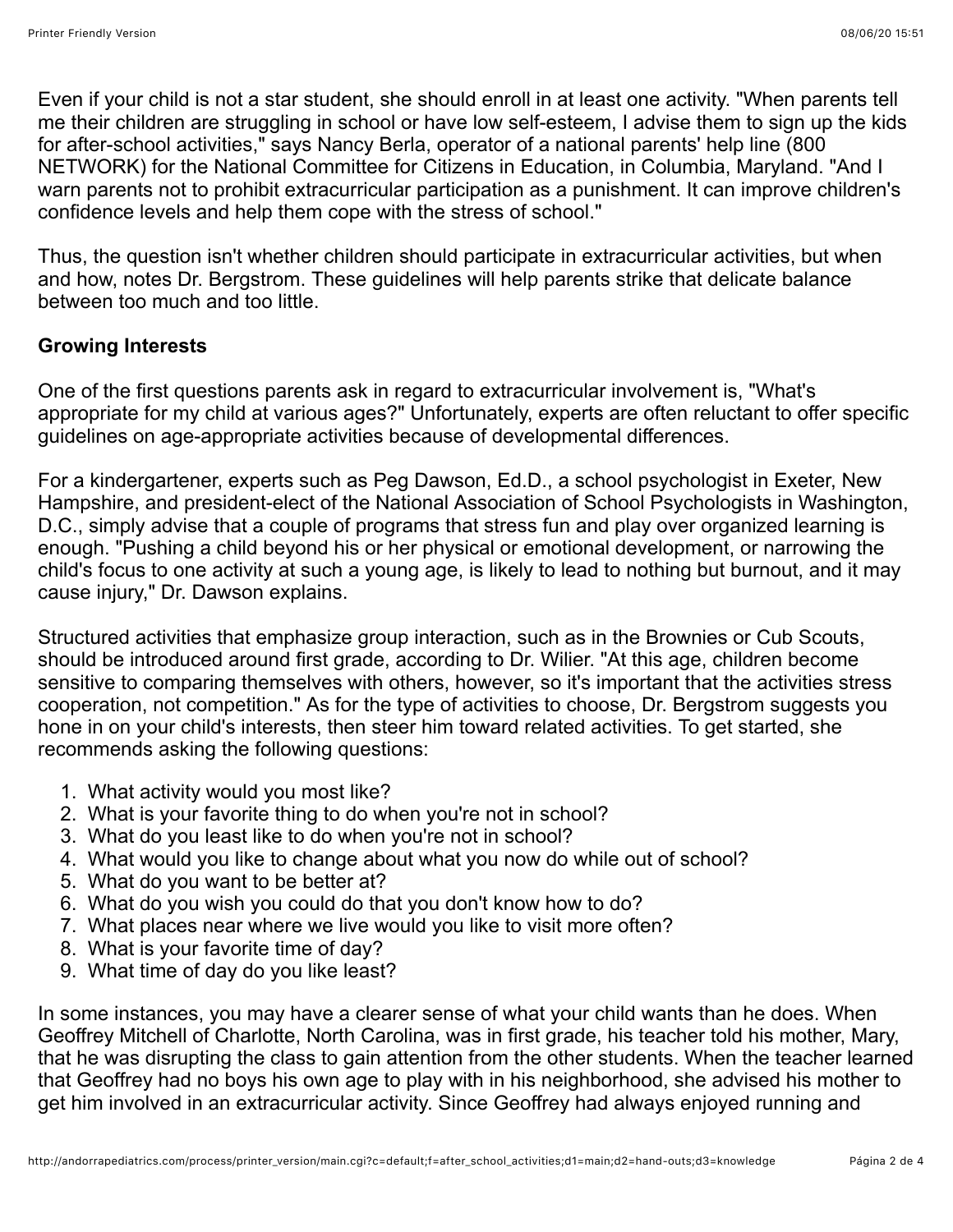kicking balls, Mitchell suggested soccer. "No way," Geoffrey said.

"I asked him why he didn't want to sign up," his mother explains, "and he responded with questions like: 'What if I lose? What if the big kids hurt me?' "His mother assured him that all the children would be his age, and that enjoying the game was more important than winning. She also warned the coach that Geoffrey was nervous. Her son is now one of the best players-and he's doing better in school.

"Understanding your child's temperament as well as his skills is very important," says Dr. Dawson. "Some kids are outgoing and find it easy to mix in with new groups; others are withdrawn and need a lot of time to warm up. Sometimes you need to start slowly: let the kid observe a few classes or practices, and talk to the leader to make sure the personality fit is right."

#### **What Your Child Really Wants**

Many parents simply steer their children into activities they enjoyed-or were forced into as kids. "Parents have to be clear about the differences between what their kid wants and what they want," says Dr. Bergstrom. "Don't let yourself get carried away with certain ideas of what's right for the child. Ask yourself: who really wants to be involved in this, my child or myself? What do I hope will come out of the experience for each of us?"

Another tactic parents often take is signing up their kids for whatever the rest of the neighborhood is into, says Dr. Bergstrom. But this can be risky. "Some parents are afraid their kids will miss out if they don't get involved in everything," she explains. "This leads to overbooking and burnout. Kids need time for unstructured play."

Jumping on the bandwagon can also land a child in a situation he or she isn't ready to handle physically, mentally, or emotionally. "Look carefully at your child's skills," adds Berla. "If the fit is wrong, don't sign up."

And don't get caught in the trap of thinking of structured activities as replacements for babysitters. "It's easy to convince yourself that clubs and lessons are better for a child than being home with a babysitter, but an over-full schedule is never good," says Dr. Dawson. "The more different environments a child has to adjust to in a day, the higher her stress level rises. Kids need time to unwind, just as adults do."

### **Coping With A Quitter**

For many kids, interest in a particular activity can begin to wane after a while. How can a parent judge whether the activity isn't strong or fun enough to hold the child's interest-or whether he wants out because he's feeling lazy?

"If a kid says, 'Not again!' or 'Do I really have to go?' find out why," says Dr. Willer. Sometimes children reach a plateau in skill levels and need extra encouragement or discipline to move ahead, she adds. Other times they simply get sluggish, feel shy, or lack confidence, and a subtle push will help. If possible, lay down ground rules before an activity begins. When Paul Conlin announced he wanted a paper route, his father told him he had to walk the entire route every day for two weeks